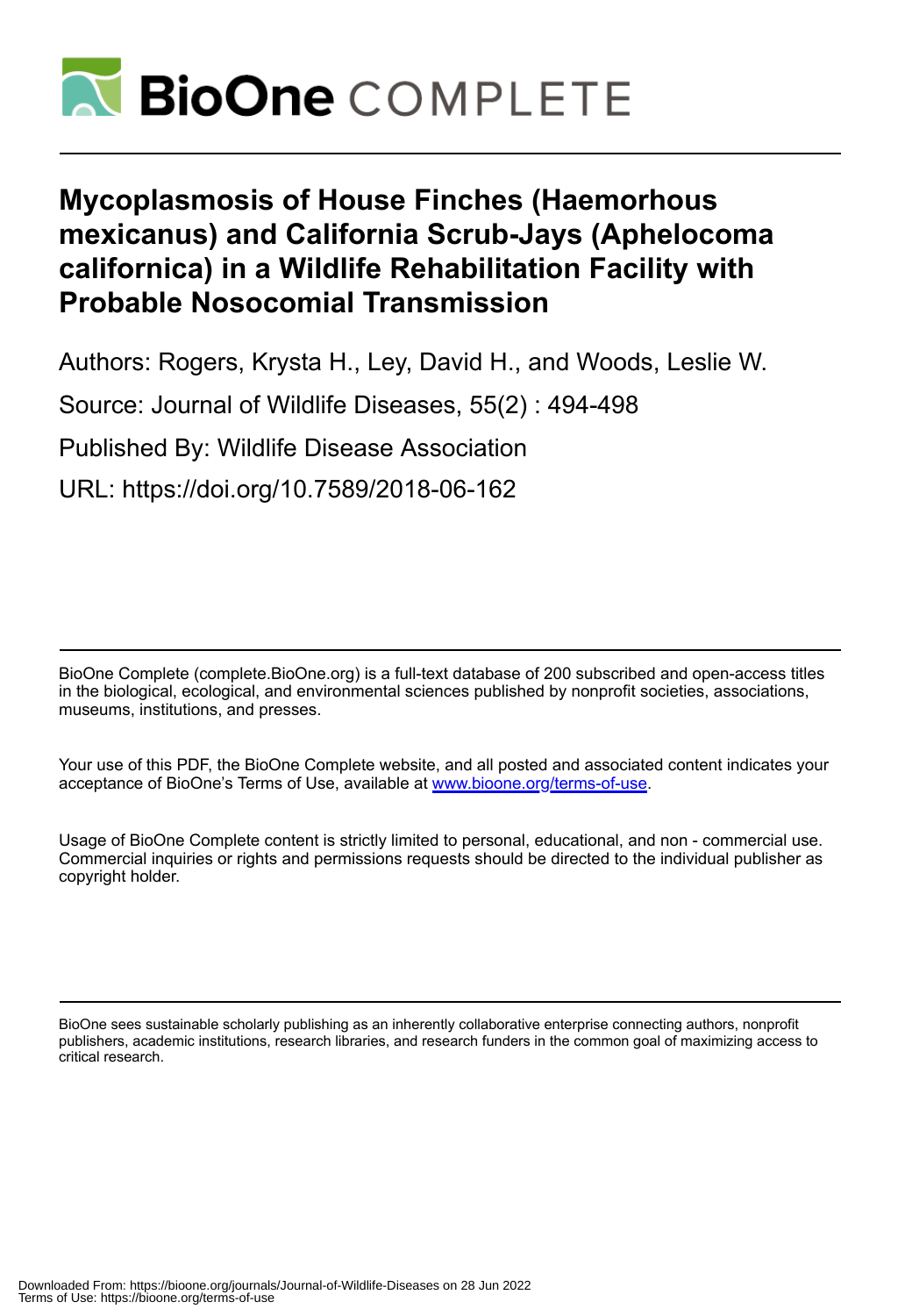## Mycoplasmosis of House Finches (Haemorhous mexicanus) and California Scrub-Jays (Aphelocoma californica) in a Wildlife Rehabilitation Facility with Probable Nosocomial Transmission

Krysta H. Rogers,<sup>1,4</sup> David H. Ley,<sup>2</sup> and Leslie W. Woods<sup>3</sup> <sup>1</sup>Wildlife Investigations Laboratory, California Department of Fish and Wildlife, 1701 Nimbus Rd., Suite D, Rancho Cordova, California 95670, USA; <sup>2</sup>Department of Population Health and Pathobiology, Mycoplasma Diagnostic and Research Laboratory, College of Veterinary Medicine, North Carolina State University, 1060 William Moore Dr., Raleigh, North Carolina 27607, USA; <sup>3</sup> California Animal Health and Food Safety Laboratory System, University of California, Davis, 620 W Health Sciences Dr., Davis, California 95616, USA; <sup>4</sup>Corresponding author (email: Krysta.Rogers@wildlife.ca.gov)

ABSTRACT: We describe an investigation of an outbreak of conjunctivitis in juvenile House Finches (Haemorhous mexicanus) and California Scrub-jays (Aphelocoma californica) at a central California, US wildlife rehabilitation facility. In late May 2015, the facility began admitting juvenile finches, the majority with normal eyes at intake. In June, with juvenile finches already present, the facility admitted juvenile scrub-jays, all with normal eyes at intake. In July, after conjunctivitis was observed in increasing numbers of juvenile finches and scrub-jays, carcasses were submitted for postmortem examination. Histopathology of five finches and three scrub-jays identified lymphocytic infiltrates in the ocular tissues. Conjunctival swabs from 87% (13/15) finches and 33% (4/12) scrub-jays were PCRpositive for Mycoplasma gallisepticum. One finch and two scrub-jays were PCR-positive for Mycoplasma synoviae. Additionally, gene sequencing (16S ribosomal RNA and 16S-23S intergenic spacer region) identified Mycoplasma sturni from 33% (3/9) scrub-jays. This outbreak of conjunctivitis suggested that M. gallisepticum-infected juvenile finches admitted to and maintained in a multispecies nursery likely resulted in transmission within the facility to healthy juvenile finches and scrub-jays. Evidence of other Mycoplasma spp. in finches and scrub-jays indicates that these species are susceptible to infection and may act as carriers. This outbreak highlighted the need for effective triage and biosecurity measures within wildlife rehabilitation facilities.

Key words: California Scrub-jay, House Finch, Mycoplasma gallisepticum, Mycoplasma sturni, Mycoplasma synoviae, wildlife rehabilitation facility.

A wildlife rehabilitation facility in central California, US, admitted 8–10 adult House Finches (Haemorhous mexicanus) with conjunctivitis between February and April 2015. In late May and continuing through July 2015, with none of the adult finches present, the facility admitted nestling to near-fledgling finches. The majority had normal eyes at intake; the few with conjunctivitis at intake were euthanized upon admission. Apparently healthy juvenile finches developed conjunctivitis 6–10 d (mean  $\pm$  SE: 6.3 $\pm$ 1.2; n=7) after admission; early in the outbreak some were treated with gentamicin ophthalmic solution prior to euthanasia. Between June and July 2015, the facility admitted nestling to nearfledgling California Scrub-jays (Aphelocoma californica), all with normal eyes at intake, and housed them in a multispecies nursery that included the juvenile finches. Juvenile scrubjays developed conjunctivitis 5–46 d  $(24.8\pm3.6; n=12)$  after admission. In total, the center admitted 286 finches and 270 scrub-jays between January and December 2015. Ultimately, all birds exhibiting conjunctivitis were deemed nonreleasable and were euthanized.

In July 2015, after observing increased incidence of conjunctivitis in juvenile finches and scrub-jays in their nursery, the facility submitted frozen  $(-20)$  C carcasses of 15 finches and 12 scrub-jays to the California Department of Fish and Wildlife's Wildlife Investigations Laboratory (WIL; Rancho Cordova, California). Of these, five finches (A–E) and three scrub-jays (A–C) were thawed overnight at 4 C and submitted to the California Animal Health and Food Safety Laboratory (Davis, California) for postmortem examination. Gross lesions in the five finches included conjunctivitis, dark-pink wet lungs, and red-tinged fluid in the trachea; sex was not determined. Histopathology on three of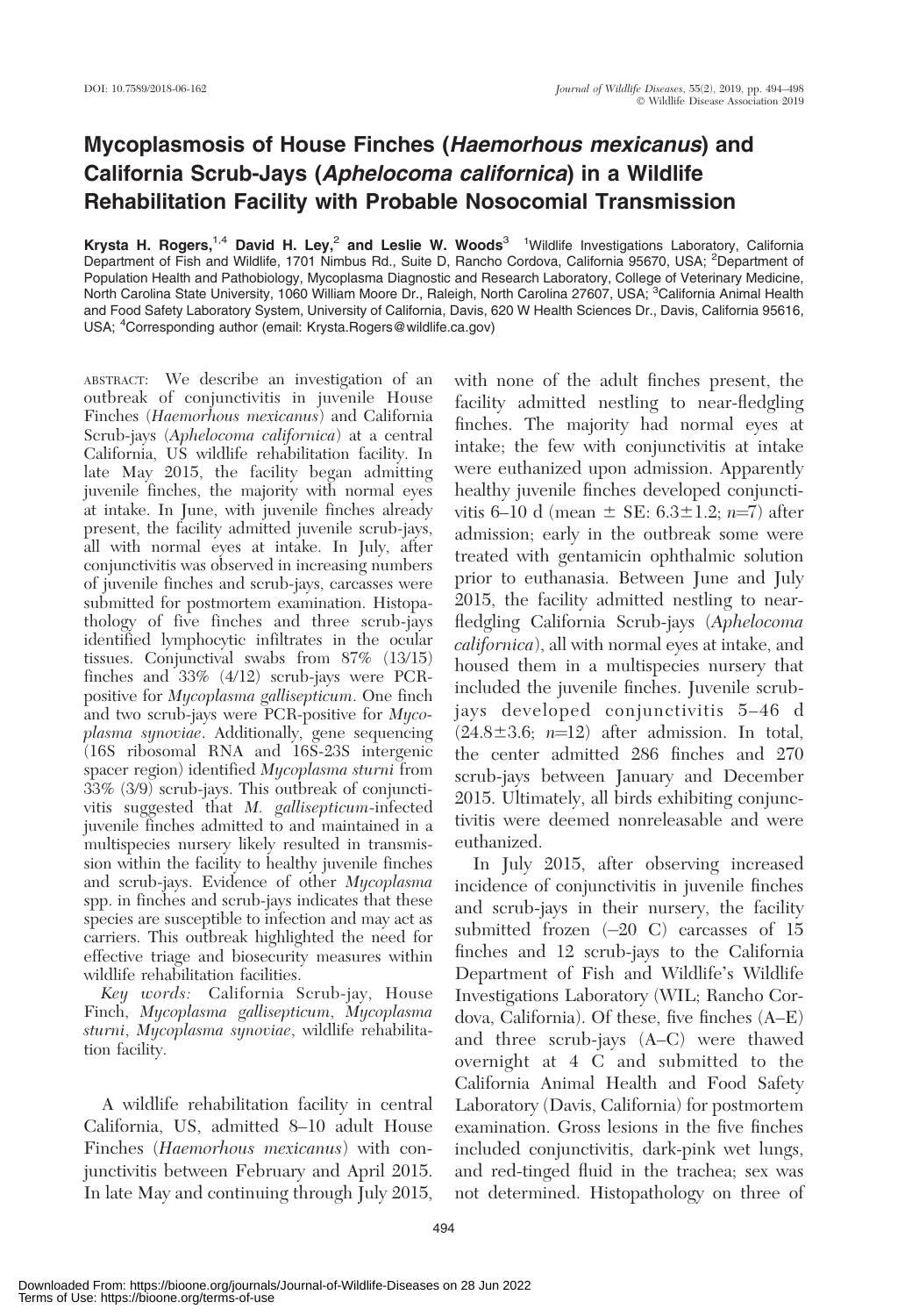these finches (A–C) identified multifocal lymphocytic infiltrates subtending the mucosal epithelial conjunctiva of the eyelids. Conjunctival and tracheal swabs were tested by real-time PCR (qPCR) for Mycoplasma gallisepticum (MG) and Mycoplasma synoviae (MS) using Idexx MG DNA and Idexx MS DNA kits (Idexx Laboratories, Westbrook, Maine, USA), respectively, according to the manufacturer's instructions; sequencing for the detection of other *Mycoplasma* spp. was not performed. Molecular diagnosis for MG and MS was based on quantification cycle (Cq) according to the manufacturer's instructions where reaction with  $Cq = \leq 40$  was positive,  $Cq=40$  was suspect, and no  $Cq$  was negative. Finches C, D, and E were positive and A and B were suspect for MG; all were negative for MS (Table 1). Aerobic bacteria by culture, Chlamydophila spp. by florescent antibody, and Salmonella spp., West Nile virus, and avian influenza by PCR were not detected.

Gross findings for the three scrub-jays (A– C) included wet periocular feathers, unilateral swollen eyelids, wet lungs, and enlarged livers, spleens, and bursas of Fabricius. Scrub-jay A was male; B and C were females. Microscopically, there were necrotic submucosal lymphoid tissue infiltrates in the eyelids. The spleen of scrub-jay A and the vascular lumina of scrub-jay C contained numerous leukocytes with intracellular protozoa (presumptive Leucocytozoon spp.). All three scrub-jays were negative for MG; scrub-jay A was positive and B and C were negative for MS (Table 1). Enterococcus faecium was detected by aerobic bacterial culture of a lung swab from scrub-jay B. Chlamydophila spp., Salmonella spp., West Nile virus, and avian influenza were not detected.

Of the remaining 10 finches (F–O) and nine scrub-jays (D–L) retained at WIL, the carcasses were thawed overnight at 4 C and eye lesions scored  $0-3$ :  $0=$ normal, 1=mild, 2=moderate, and 3=severe (Sydenstricker et al. 2006). Three swabs per bird (left and right conjunctiva, choana) were collected with flocked nylon swabs (FLOQSwabs, Copan Diagnostics, Murrieta, California, USA) and

shipped overnight on cold packs to the Mycoplasma Diagnostic and Research Laboratory, North Carolina State University (Raleigh, North Carolina) for molecular diagnostics. At the Mycoplasma Diagnostic and Research Laboratory, swabs were stored overnight at 4 C. Swabs from each bird were pooled and inoculated into 0.8 mL of phosphate-buffered saline. The DNA was extracted from 0.2 mL of each pooled phosphate-buffered saline sample and purified (QIAamp DNA Mini Kit, Qiagen, Valencia, California, USA). Real-time PCR for MG and MS was performed using Idexx MG DNA and Idexx MS DNA kits (Idexx Laboratories), respectively, according to the manufacturer's instructions. Real-time PCR for Mycoplasma spp. was performed using primers to the 16S ribosomal RNA gene and 16S-23S intergenic spacer region (Ley et al. 2012). Amplicons were sequenced (Eton Bioscience, San Diego, California, USA) and compared with 16S ribosomal RNA and nucleotide collection sequences, respectively, in GenBank.

Finches typically had bilateral conjunctivitis with a mean eye lesion score (left eye+right eye) of  $3\pm0.3$  (n=10) while scrub-jays had unilateral conjunctivitis with a mean eye lesion score of  $2\pm 0.3$  (n=9; Table 1). Mycoplasma gallisepticum was identified from all 10 finches and four of nine scrub-jays; four scrub-jays were suspect for MG (Table 1). Also identified were MS and Mycoplasma sturni (Table 1).

Conjunctivitis caused by MG first emerged in 1994 in free-ranging House Finches in their introduced range in eastern US (Ley et al. 1996) and, by 2004, MG had been isolated from House Finches in their native western range (Ley et al. 2006). Since emergence, MG outbreaks have been recognized annually in House Finch populations (Hartup et al. 2001), and MG has been isolated from a diversity of wild bird species (Ley et al. 2016). In the MG outbreak investigated here, admissions of juvenile finches did not overlap temporally with adults in the rehabilitation facility; as such, it is probable that at least some juveniles were infected by their parents in the nest prior to admission (Hartup and Kollias 1999).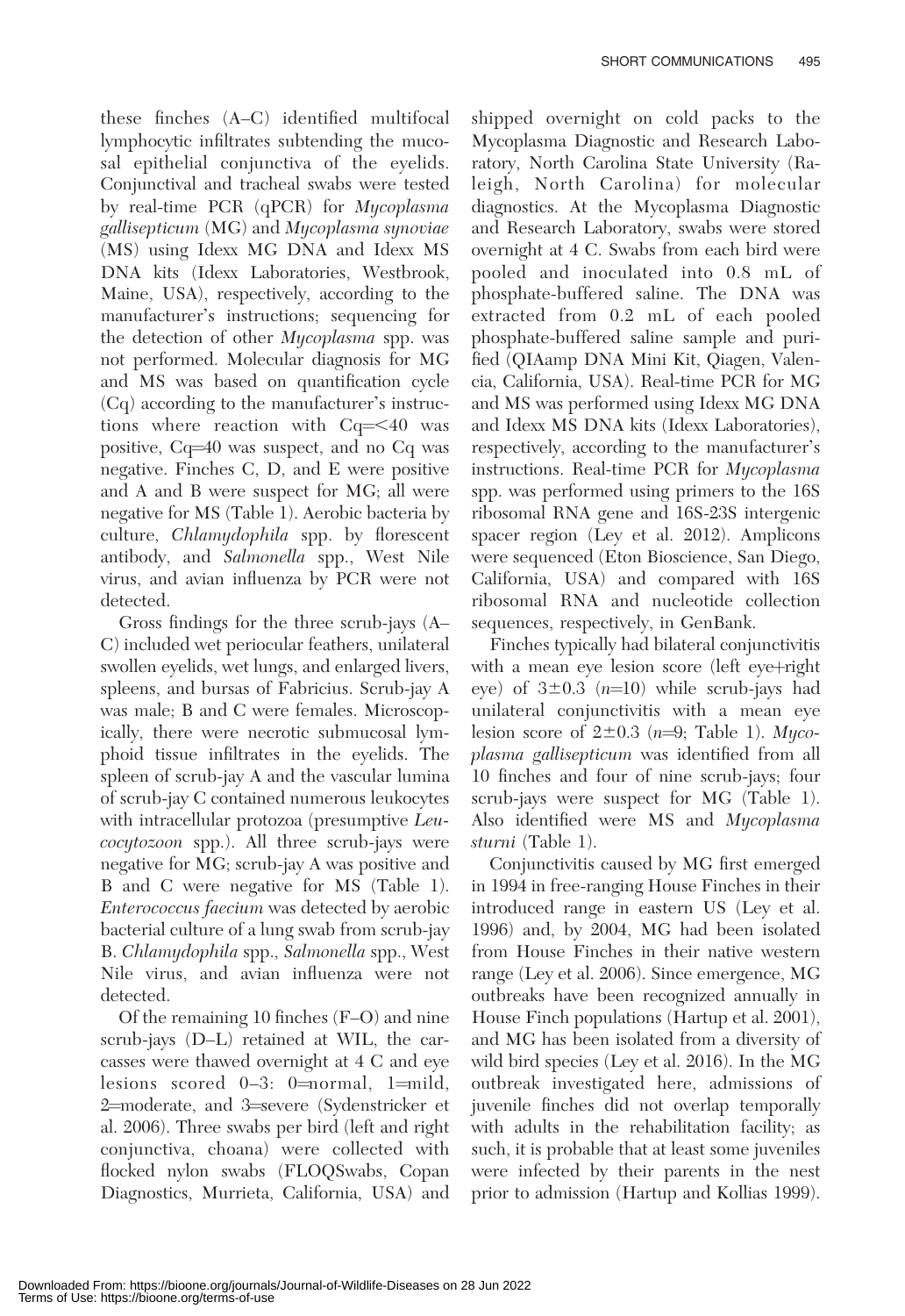TABLE 1. Eye lesion scores and Mycoplasma spp. identified from House Finches (Haemorhous mexicanus) and California Scrub-jays (Aphelocoma californica) during a conjunctivitis outbreak in a wildlife rehabilitation facility in central California, USA, between May and July 2015. Mycoplasma gallisepticum and Mycoplasma synoviae were identified by species-specific real-time PCR (qPCR), where quantification cycle  $(Cq)$ : <40=positive, 40 suspect, no Cq=negative. Sequencing for the detection of other *Mycoplasma* spp. was performed at the MDRL using primers to the 16S ribosomal (r)RNA and 16S-23S intergenic spacer region. Molecular diagnosis was based on the combination of qPCR and sequence results.

| Species              | ID             | Eye lesion<br>score <sup>a</sup><br>Left,<br>right | Mycoplasma diagnosis <sup>b</sup> |                   |                   |                      |                        |                        |
|----------------------|----------------|----------------------------------------------------|-----------------------------------|-------------------|-------------------|----------------------|------------------------|------------------------|
|                      |                |                                                    | Diagnostic<br>lab <sup>c</sup>    | <b>MG</b><br>qPCR | <b>MS</b><br>qPCR | 16S rRNA<br>sequence | <b>ISR</b><br>sequence | Molecular<br>diagnosis |
| House Finch          | A              | ND                                                 | <b>CAHFS</b>                      | Suspect           | Negative          | <b>ND</b>            | ND                     | MG suspect             |
|                      | B              | ND                                                 | <b>CAHFS</b>                      | Suspect           | Negative          | ND                   | ND                     | MG suspect             |
|                      | $\mathcal{C}$  | ND                                                 | <b>CAHFS</b>                      | Positive          | Negative          | ND                   | <b>ND</b>              | MG                     |
|                      | D              | ND                                                 | <b>CAHFS</b>                      | Positive          | Negative          | ND                   | ND                     | <b>MG</b>              |
|                      | E              | ND                                                 | <b>CAHFS</b>                      | Positive          | Negative          | <b>ND</b>            | ND                     | MG                     |
|                      | F              | 3, 1                                               | <b>MDRL</b>                       | Positive          | Negative          | MG                   | MG                     | M <sub>G</sub>         |
|                      | G              | 1, 1                                               | MDRL                              | Positive          | Negative          | ND                   | МG                     | MG                     |
|                      | H              | 1, 2                                               | <b>MDRL</b>                       | Positive          | Negative          | MG                   | MG                     | M <sub>G</sub>         |
|                      | I              | 1, 2                                               | <b>MDRL</b>                       | Positive          | Suspect           | MG                   | MG                     | MG/MS suspect          |
|                      | J              | 2, 1                                               | MDRL                              | Positive          | Suspect           | MG                   | MG                     | MG/MS suspect          |
|                      | K              | 0, 2                                               | <b>MDRL</b>                       | Positive          | Positive          | MG                   | MG                     | MG/MS                  |
|                      | L              | 3, 2                                               | <b>MDRL</b>                       | Positive          | Negative          | MG                   | MG                     | MG                     |
|                      | $\mathbf M$    | 2, 2                                               | <b>MDRL</b>                       | Positive          | Negative          | MG                   | MG                     | M <sub>G</sub>         |
|                      | N              | 1, 1                                               | MDRL                              | Positive          | Negative          | MG                   | MG                     | MG                     |
|                      | $\Omega$       | 1, 1                                               | MDRL                              | Positive          | Negative          | ND                   | MG                     | MG                     |
| California Scrub-jay | A              | ND                                                 | <b>CAHFS</b>                      | Negative          | Positive          | <b>ND</b>            | <b>ND</b>              | MS                     |
|                      | B              | ND                                                 | <b>CAHFS</b>                      | Negative          | Negative          | ND                   | ND                     | Not determined         |
|                      | $\overline{C}$ | <b>ND</b>                                          | <b>CAHFS</b>                      | Negative          | Negative          | <b>ND</b>            | ND                     | Not determined         |
|                      | D              | 1, 1                                               | MDRL                              | Suspect           | Negative          | <b>ND</b>            | PQ                     | MG suspect             |
|                      | E              | 1, 1                                               | MDRL                              | Positive          | Negative          | Mst                  | <b>MG</b>              | MG/Mst                 |
|                      | F              | 1, 1                                               | <b>MDRL</b>                       | Suspect           | Negative          | ND                   | PQ                     | MG suspect             |
|                      | G              | 3, 0                                               | <b>MDRL</b>                       | Positive          | Negative          | <b>ND</b>            | <b>MG</b>              | MG                     |
|                      | H              | 0, 2                                               | MDRL                              | Suspect           | Negative          | Mst                  | MG                     | MG/Mst                 |
|                      | I              | 1, 0                                               | <b>MDRL</b>                       | Suspect           | Negative          | <b>ND</b>            | PQ                     | MG suspect             |
|                      | J              | 1, 0                                               | <b>MDRL</b>                       | Negative          | Negative          | Mst                  | pq                     | Mst                    |
|                      | K              | 1, 0                                               | <b>MDRL</b>                       | Positive          | Negative          | <b>ND</b>            | МG                     | <b>MG</b>              |
|                      | L              | 1, 3                                               | MDRL                              | Suspect           | Positive          | MS                   | PQ                     | MG suspect/MS          |

<sup>a</sup> Eye lesion score:  $0 =$  normal;  $1 =$  mild;  $2 =$  moderate;  $3 =$  severe; ND = not done.

 $b$  ISR = intergenic spacer region; ND = not done; MG = M. gallisepticum; MS = M. synoviae; PQ = poor quality; Mst = Mycoplasma sturni.

<sup>c</sup> CAHFS = California Animal Health and Food Safety Laboratory (Davis, California); MDRL = Mycoplasma Diagnostic and Research Laboratory (Raleigh, North Carolina).

The lack of clinical signs at intake prompted rehabilitation personnel to place the juvenile finches in the nursery where juvenile House Sparrows (Passer domesticus), scrub-jays, American Crows (Corvus brachyrhynchos), Yellow-billed Magpies (Pica nuttalli), Northern Mockingbirds (Mimus polyglottos), American Robins (Turdus migratorius), and

European Starlings (Sturnus vulgaris) were housed. In the nursery, up to six similar-aged juveniles of a single species were contained in a plastic mesh enclosure  $(56\times41\times25$  cm) on shelving along two near-perpendicular walls. Enclosures were stacked four-high and twowide for each of the species, which helped expedite the multiple feedings required each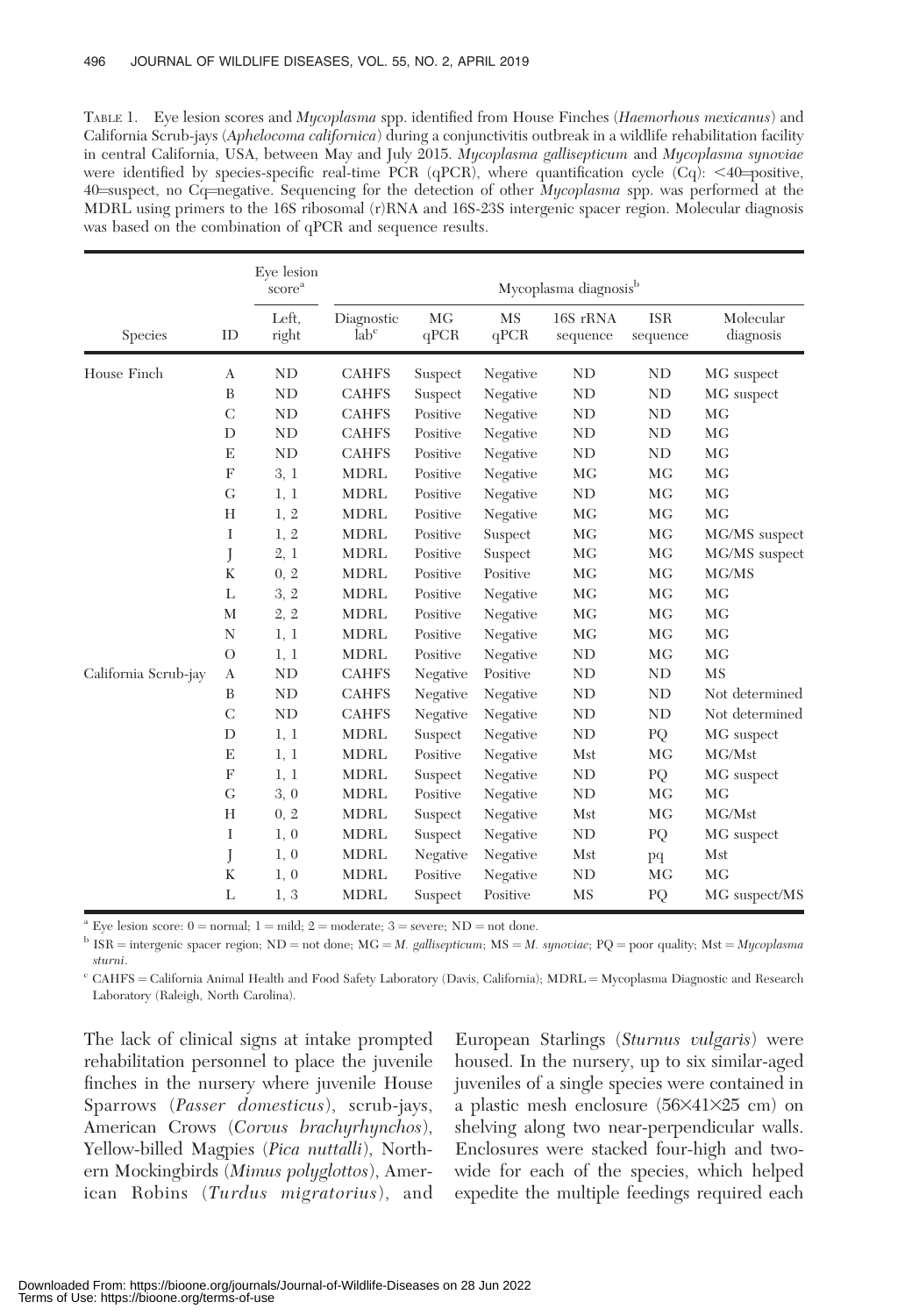day. Each enclosure was disinfected with a quaternary ammonium compound between groups of juveniles and separate food and feeding utensils were assigned to each group. However, the juveniles within each species were fed consecutively, always beginning with House Finches. Transmission of MG has been demonstrated to occur through direct contact (Farmer et al. 2002), aerosol (Beard and Anderson 1967), and fomites (Dhondt et al. 2007a). The multispecies nursery would have allowed many opportunities for the transmission of MG from infected juvenile finches to uninfected juvenile finches (Dhondt et al. 2007b) and scrub-jays, and possibly to other species. Although the rehabilitation facility has biosecurity protocols to minimize transmission of pathogens between groups of juveniles and among the different species, the placement of multiple species into a single room likely increased the probability of crossspecies transmission and disease outbreak. Ideally, species at high risk for MG, such as House Finches, should be housed separately from other avian species. When possible, new admissions should be isolated for 30 d (Dhondt et al. 2008) before placement with the general population. In situations where birds cannot be effectively isolated, to prevent nosocomial infections euthanasia should be considered for species at high risk for MG infection.

Conjunctivitis was not observed in the other avian species housed in the nursery, although no sampling was conducted. Thus, the source of the M. sturni and MS remains undetermined. Mycoplasma sturni has been isolated previously from crows, robins, and starlings with and without conjunctivitis (Forsythe et al. 1996; Wellehan et al. 2001). During the outbreak in the rehabilitation facility, M. sturni was identified from three scrub-jays. The fact that the scrub-jays had clinical signs suggests they are susceptible to infection; however, two were coinfected with MG. Research is needed to determine if clinical M. sturni infections occur in free-ranging scrub-jays.

The identification of MS is surprising because MS is primarily known to infect domestic poultry and has only been isolated from Wild Turkeys (Meleagris gallopavo; Fritz et al. 1992), although the findings presented here suggested some passerine species may be susceptible. Mycoplasma synoviae was identified in one finch and two scrub-jays with conjunctivitis; however, one finch and one scrub-jay were coinfected with MG. It is unknown if MS infection alone would result in conjunctivitis or if finches and scrub-jays may act as subclinical carriers. Although MS was identified in a single scrub-jay with conjunctivitis, the presence of mycoplasmas other than MG was not evaluated in this individual. The use of species-specific PCR for MG and MS, combined with Mycoplasma genus PCR and gene sequencing, is important for the detection of multiple Mycoplasma spp. Experimental infection of disease-free birds may then help identify their roles as pathogens.

The outbreak of conjunctivitis in this rehabilitation facility highlights the need for best management practices such as those outlined in the Minimum Standards for Wildlife Rehabilitation (Miller et al. 2012). These practices should include effective triage and isolation procedures, cleaning and disinfection protocols, knowledge of species at risk for infections, and prompt investigation and diagnosis when a disease outbreak occurs. Instituting these practices may be challenging for facilities operating with minimal personnel on limited budgets; however, they are vital to maximize patient care. Since refining their management practices, including the complete isolation of House Finches from other avian species, the rehabilitation facility has experienced no further conjunctivitis outbreaks even though WIL continues to document annual mycoplasmosis outbreaks in freeranging wild birds in California.

We thank the wildlife rehabilitation facility staff for alerting us to this outbreak and their willingness to collaborate both during and after the investigation. This work was partially supported by a National Institutes of Health grant 5R01GM105245.

## LITERATURE CITED

Beard CW, Anderson DP. 1967. Aerosol studies with avian mycoplasma. I. Survival in the air. Avian Dis 11: 54–59.